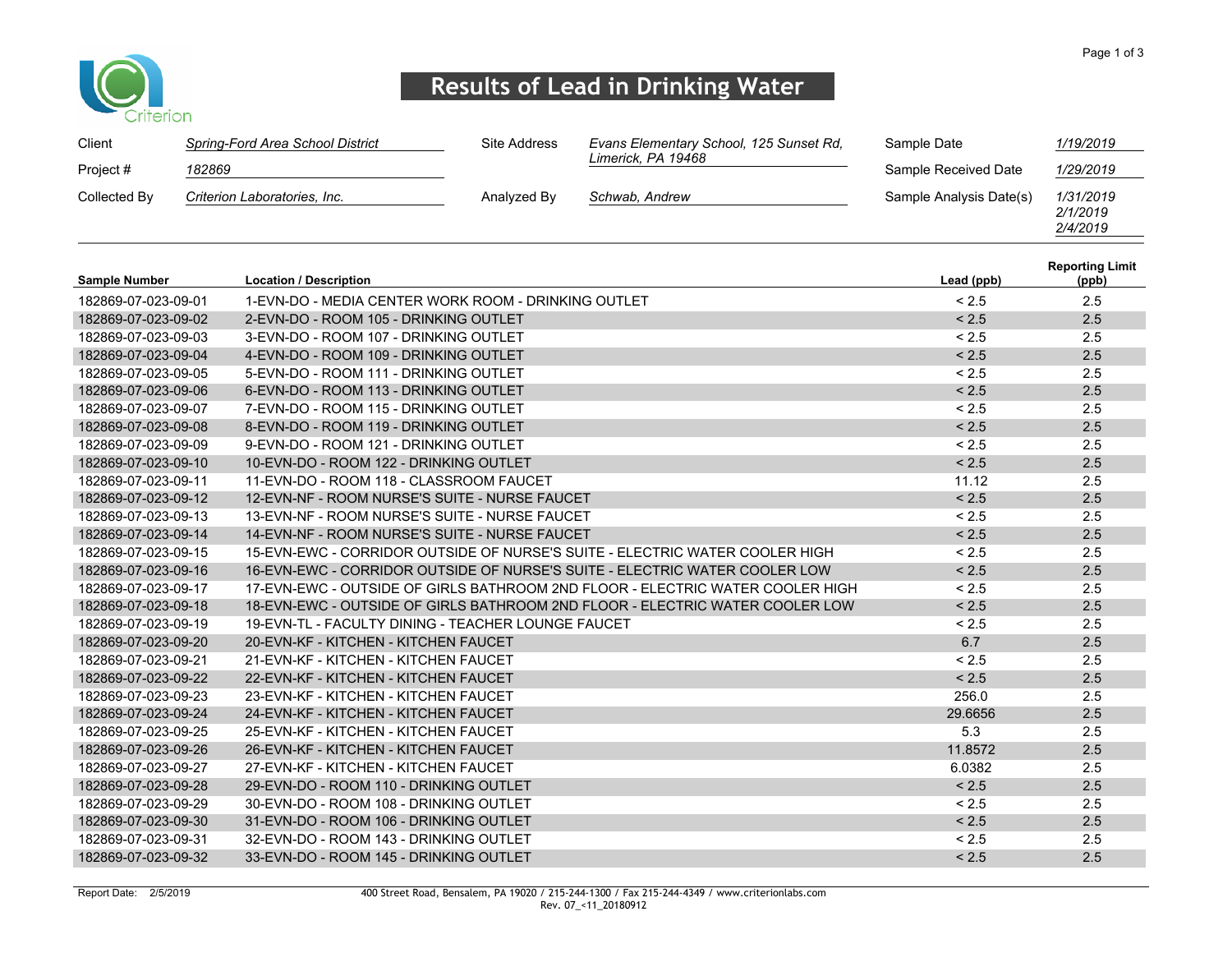

## Results of Lead in Drinking Water

| Client       | Spring-Ford Area School District | Site Address | Evans Elementary School, 125 Sunset Rd. | Sample Date             | 1/19/2019                         |
|--------------|----------------------------------|--------------|-----------------------------------------|-------------------------|-----------------------------------|
| Project #    | 182869                           |              | Limerick, PA 19468                      | Sample Received Date    | 1/29/2019                         |
| Collected By | Criterion Laboratories, Inc.     | Analyzed By  | Schwab, Andrew                          | Sample Analysis Date(s) | 1/31/2019<br>2/1/2019<br>2/4/2019 |

| <b>Sample Number</b> | <b>Location / Description</b>                                                 | Lead (ppb) | <b>Reporting Limit</b><br>(ppb) |
|----------------------|-------------------------------------------------------------------------------|------------|---------------------------------|
| 182869-07-023-09-33  | 34-EVN-DO - ROOM 149 - DRINKING OUTLET                                        | < 2.5      | 2.5                             |
| 182869-07-023-09-34  | 35-EVN-DO - ROOM 148 - DRINKING OUTLET                                        | < 2.5      | 2.5                             |
| 182869-07-023-09-35  | 36-EVN-DO - ROOM 144 - DRINKING OUTLET                                        | < 2.5      | 2.5                             |
| 182869-07-023-09-36  | 37-EVN-DO - ROOM 142 - DRINKING OUTLET                                        | < 2.5      | 2.5                             |
| 182869-07-023-09-37  | 38-EVN-DO - ROOM 100 - DRINKING OUTLET                                        | < 2.5      | 2.5                             |
| 182869-07-023-09-38  | 39-EVN-DO - ROOM 201 - DRINKING OUTLET                                        | < 2.5      | 2.5                             |
| 182869-07-023-09-39  | 40-EVN-DO - ROOM 203 - DRINKING OUTLET                                        | 8.7        | 2.5                             |
| 182869-07-023-09-40  | 41-EVN-DO - ROOM 205 - DRINKING OUTLET                                        | < 2.5      | 2.5                             |
| 182869-07-023-09-41  | 42-EVN-DO - ROOM 207 - DRINKING OUTLET                                        | < 2.5      | 2.5                             |
| 182869-07-023-09-42  | 43-EVN-DO - ROOM 209 - DRINKING OUTLET                                        | < 2.5      | 2.5                             |
| 182869-07-023-09-43  | 44-EVN-DO - ROOM 211 - DRINKING OUTLET                                        | < 2.5      | 2.5                             |
| 182869-07-023-09-44  | 45-EVN-DO - ROOM 213 - DRINKING OUTLET                                        | < 2.5      | 2.5                             |
| 182869-07-023-09-45  | 46-EVN-DO - ROOM 215 - DRINKING OUTLET                                        | < 2.5      | 2.5                             |
| 182869-07-023-09-46  | 47-EVN-DO - ROOM 219 - DRINKING OUTLET                                        | < 2.5      | 2.5                             |
| 182869-07-023-09-47  | 48-EVN-DO - ROOM 221 - DRINKING OUTLET                                        | < 2.5      | 2.5                             |
| 182869-07-023-09-48  | 49-EVN-EWC - OUTSIDE OF BOYS BATHROOM 1ST FLOOR - ELECTRIC WATER COOLER HIGH  | < 2.5      | 2.5                             |
| 182869-07-023-09-49  | 50-EVN-EWC - OUTSIDE OF BOYS BATHROOM IST FLOOR - ELECTRIC WATER COOLER LOW   | < 2.5      | 2.5                             |
| 182869-07-023-09-50  | 51-EVN-EWC - OUTSIDE OF GIRLS BATHROOM IST FLOOR - ELECTRIC WATER COOLER HIGH | < 2.5      | 2.5                             |
| 182869-07-023-09-51  | 52-EVN-EWC - OUTSIDE OF GIRLS BATHROOM 1ST FLOOR - ELECTRIC WATER COOLER LOW  | < 2.5      | 2.5                             |
| 182869-07-023-09-52  | 53-EVN-CF - ROOM 240 - CLASSROOM FAUCET                                       | < 2.5      | 2.5                             |
| 182869-07-023-09-53  | 54-EVN-DO - ROOM 222 - DRINKING OUTLET                                        | < 2.5      | 2.5                             |
| 182869-07-023-09-54  | 55-EVN-DO - ROOM 218 - DRINKING OUTLET                                        | < 2.5      | 2.5                             |
| 182869-07-023-09-55  | 56-EVN-DO - ROOM 210 - DRINKING OUTLET                                        | < 2.5      | 2.5                             |
| 182869-07-023-09-56  | 57-EVN-DO - ROOM 208 - DRINKING OUTLET                                        | < 2.5      | 2.5                             |
| 182869-07-023-09-57  | 58-EVN-D0 - ROOM 206 - DRINKING OUTLET                                        | < 2.5      | 2.5                             |
| 182869-07-023-09-58  | 59-EVN-EWC - OUTSIDE BOYS BATHROOM 2ND FLOOR - ELECTRIC WATER COOLER HIGH     | < 2.5      | 2.5                             |
| 182869-07-023-09-59  | 60-EVN-EWC - OUTSIDE BOYS BATHROOM 2ND FLOOR - ELECTRIC WATER COOLER LOW      | < 2.5      | 2.5                             |
| 182869-07-023-09-60  | 61-EVN-DO - ROOM 243 - DRINKING OUTLET                                        | < 2.5      | 2.5                             |
| 182869-07-023-09-61  | 62-EVN-DO - ROOM 245 - DRINKING OUTLET                                        | < 2.5      | 2.5                             |
| 182869-07-023-09-62  | 63-EVN-DO - ROOM 249 - DRINKING OUTLET                                        | < 2.5      | 2.5                             |
| 182869-07-023-09-63  | 64-EVN-DO - ROOM 248 - DRINKING OUTLET                                        | < 2.5      | 2.5                             |
| 182869-07-023-09-64  | 65-EVN-DO - ROOM 244 - DRINKING OUTLET                                        | < 2.5      | 2.5                             |